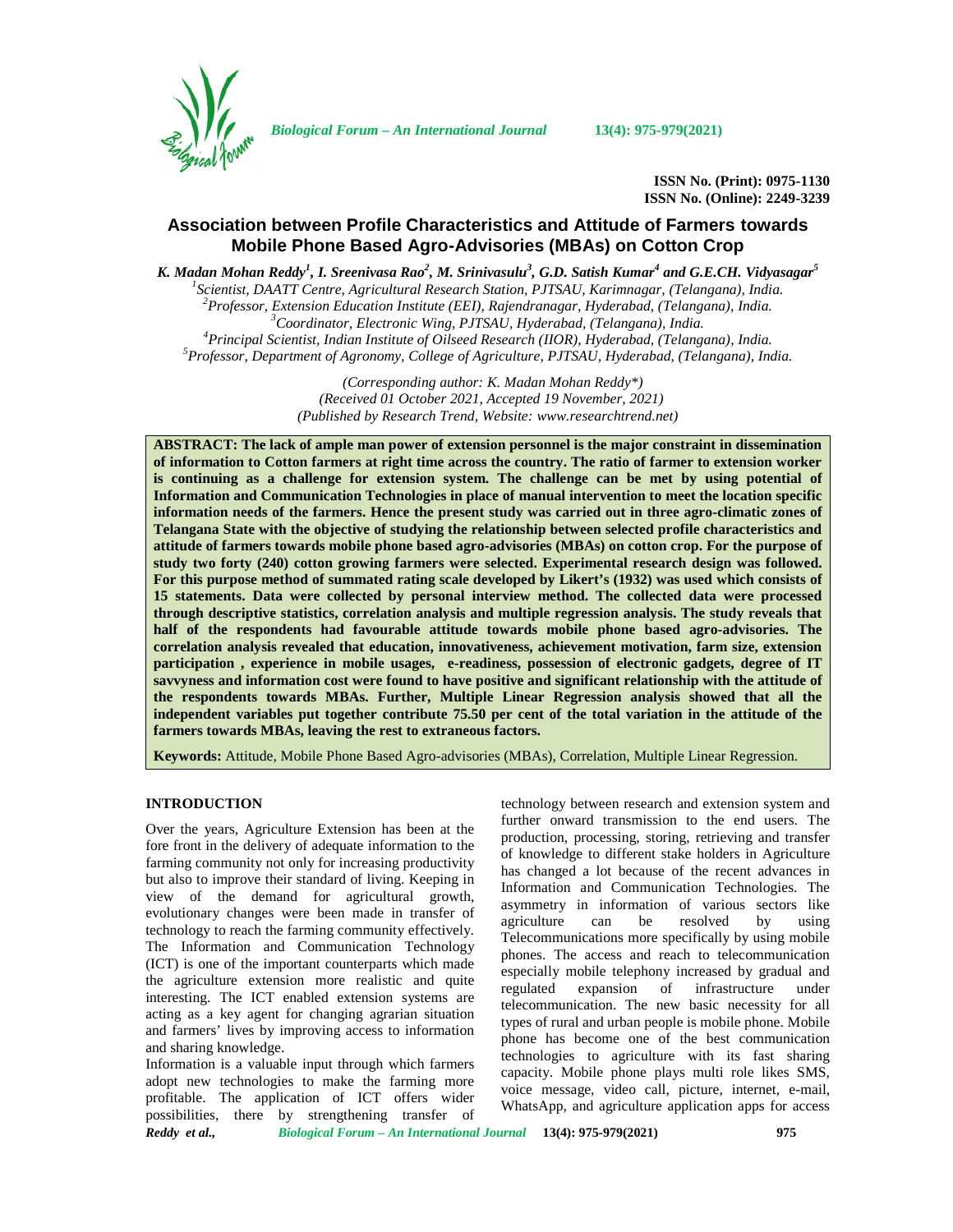the agriculture information such as cultivation practices, selection of crops and varieties, pest and disease, application of fertilizers, irrigation, harvesting, market price, export details and weather advisories.

Mobile Phone Based Agro-advisory Services (MPBAS) has achieved rapid growth in recent years. Agriculture is one among all the sectors that benefitted from mobile phone usage in modern days (Samah *et al.,* 2009). The positive attitude of farmers towards ICT's will magnify farmer's agricultural productivity and socio economic status (Meera *et al.*, 2004). Hence, it has been planned to study the relationship between selected profile characteristics and attitude of farmers towards mobile phone based agro-advisories (MBAs) on cotton crop.

Samatha (2011) observed that attitude towards ICTs use is proportionately linked to higher education, achievement motivation, information seeking behaviour, farming experience, extension contact, economic status, scientific orientation and innovativeness. Though the relationship was not significant, it is observed the age and favourable attitude towards ICTs are linked disproportionately whereas the land holding and socio-politico participation are linked proportionately. Thus, it can be concluded that the attitude towards ICTs use is independent of age, socio-politico participation and land holding.

Ganesan *et al.,* (2013) observed that when it comes to usage of Mobile Multimedia Agricultural Advisory System (MAAS) services there is no impact of age and land holding size. The frequent use of Mobile Multimedia Agricultural Advisory System (MAAS) services is negatively correlated with education and level of innovativeness. Another interesting observation is that frequency of using information services and education are not at all associated.

Kanavi, (2014) indicated that there is a positive and significant relationship with utility of Kisan Mobile Advisory Service (KMAS) and variables such as age, education, innovative proneness, achievement motivation, decision making ability, cropping pattern, extension contacts, economic motivation, and where as the Farm size, annual income, mass media utilization and cosmopoliteness had no significant relationship with utility of Kisan Mobile Advisory Service (KMAS).

## **MATERIALS AND METHODS:**

Since Cotton is one of the important commercial crops in all three zones (Southern, Central and Northern Telangana Zones) of Telangana state the present study is carried out in all three agro-climatic zones. Three Distrcits one from each of the three agro climatic zones where cotton crop is cultivated extensively is selected purposefully. 80 cotton farmers with mobile phones and willing to get mobile phone based agro-advisories on cotton cultivation are selected randomly for the study thus constituting a total of 240 respondents. Experimental research design and simple random sampling is adopted for research purpose. A semi structured interview schedule is prepared to collect data keeping in view the objective of the study and the data is analysed by using appropriate statistical tools.

**Pearson's Correlation Coefficient (r):** This test was used to study the relationship between the scores of selected profile characteristics and the attitude of farmers. It measures the degree of relationship between the two sets of variables.

**Multiple Linear Regression (MLR):** Multiple linear regression analysis was used to study the effect of independent variables on dependent variables. The following multiple linear regression equation was fitted to the data having 11 parameters. iew the objective of the study and the data<br>
y using appropriate statistical tools.<br> **orrelation Coefficient (r):** This test was<br> **or the relationship between the scores of**<br>
file characteristics and the attitude of<br>
row

$$
Y = a + b_1 X_1 + b_2 X_2 + \dots + b_{11} X_{11}
$$

Where

 $Y = Dependent variable$ 

 $X1$  to  $X11$  = Independent variables

a = Intercept or constant

 $bi = Regression coefficients.$ 

The regression co-efficient was tested for its significance by using following formula

$$
_{(n\cdot k\cdot 1)} d.f. = \frac{bi}{SE(bi)}
$$

Where,

n = number of observations

 $k =$  number of independent variables

 $SE =$  standard error

 $bi = regression coefficient$ 

 $t = test$  criterion for significance

### **RESULTS AND DISCUSSIONS**

At a look from Table 1 inferred that majority of the respondents i.e. 52.10 per cent are having favourable attitude towards mobile phone based agro-advisories followed by 20.40 per cent, 13.30 per cent, 8.30 per cent and 5.80 per cent with highly favourable, neutral, unfavourable and highly unfavourable attitude, respectively towards mobile phone based agro advisories. This findings as same as within the findings of Fadairo *et al.* (2015).

**Table 1: Distribution of respondents based on their attitude towards mobile phone based agro-advisories on cotton cultivation n=240.**

| Sr. No.  | Category                 | <b>Class Interval</b> |     | $\frac{6}{9}$ |
|----------|--------------------------|-----------------------|-----|---------------|
|          | Highly Unfavourable      | $32 - 40$             | 14  | 5.80          |
| <u>.</u> | Unfavourable             | $40 - 48$             | 20  | 8.30          |
| J.       | Neutral                  | 48-56                 |     | 13.30         |
| ٠.       | Favourable               | 56-64                 | 125 | 52.10         |
| J.       | <b>Highly Favourable</b> | 64-72                 | 49  | 20.40         |
| Total    |                          |                       | 240 | 100.00        |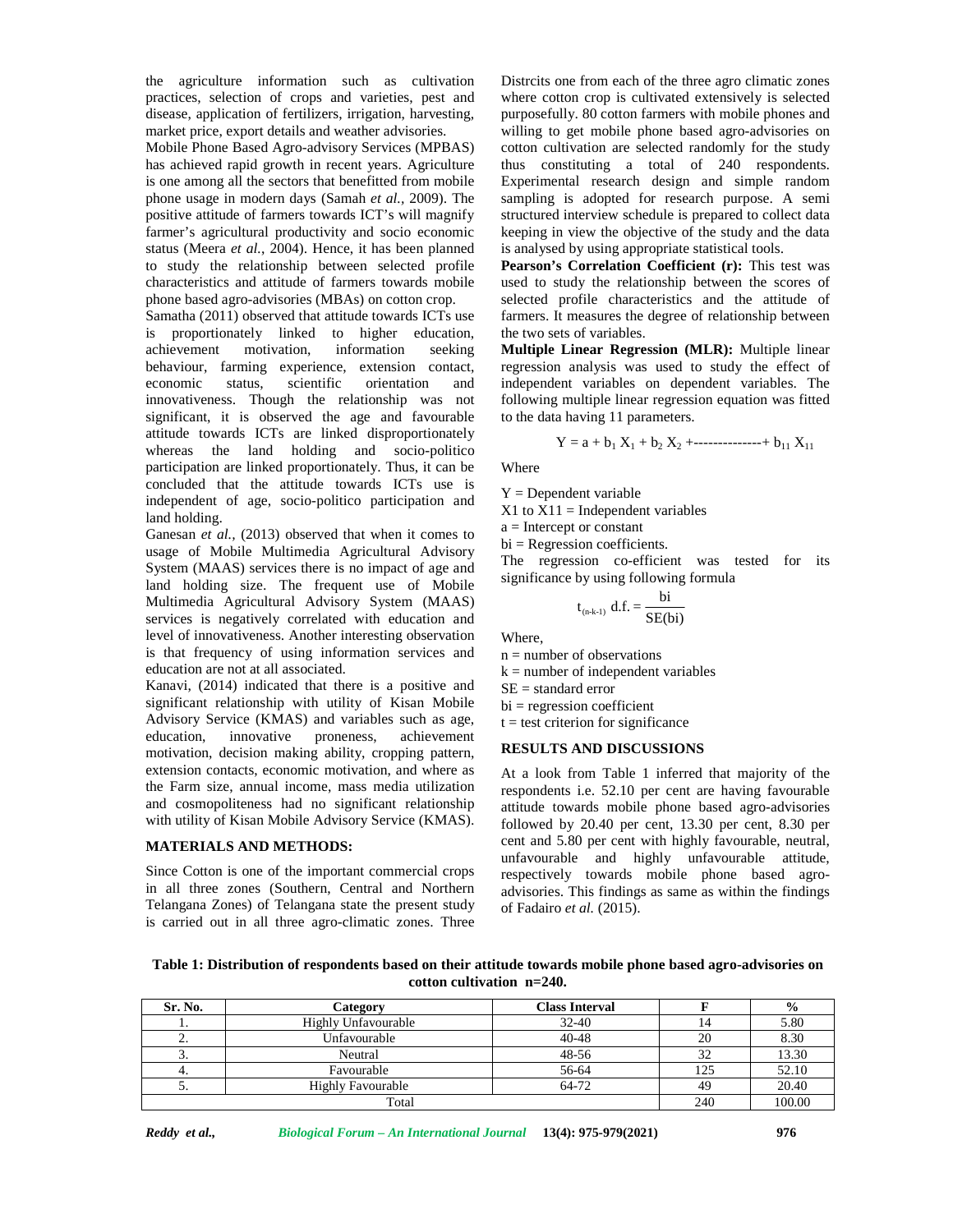**Relationship between profile characteristics and attitude of farmers towards mobile phone based agro-advisories (MBAs) on cotton crop.** The relevant null and empirical hypotheses are used to test the relationship between the attitude of farmers towards mobile phone based agro-advisories and their profile characteristics.

**Null Hypothesis:** The attitude of farmers towards mobile phone based agro-advisories and their profile characteristics are independent and not significantly related.

**Empirical Hypothesis**: The attitude of farmers towards mobile phone based agro-advisories and their profile characteristics are dependent and significantly related.

**Table 2: Relationship between profile characteristics and attitude of farmers towards MBAs on cotton crop.**

| Sr. No. | <b>Profile characteristics</b>   | Correlation coefficient (r) |
|---------|----------------------------------|-----------------------------|
| ı.      | Age                              | $-0.641$ **                 |
|         | Education                        | 0.458                       |
| 3.      | Farm size                        | 0.188                       |
| 4.      | Experience in mobile usage       | 0.243                       |
| 5.      | Extension participation          | $0.641$ **                  |
| 6.      | Achievement motivation           | $0.603**$                   |
| ┑       | Innovativeness                   | $0.564$ **                  |
| 8.      | e-Readiness                      | $0.527$ **                  |
| 9.      | Possession of electronic gadgets | $0.456$ **                  |
| 10.     | Degree of IT savvyness           | 0.576                       |
| 11.     | Information cost                 | $0.554$ **                  |

\*\* Significant at 0.01 level of probability; \* Significant at 0.05 level of probability.

It can be understood from Table 2 that there is a positive and significant relationship at one per cent level of significance between attitude of respondents towards mobile phone based agro-advisories and the independent variables *viz,* education, experience in mobile usage, extension participation, achievement motivation, innovativeness, e-readiness, possession of electronic gadgets, degree of IT savvyness and information cost. There is a positive and significant relationship between the attitude of respondents towards mobile based agro-advisories with farm size at five per cent level of significance. Age is having negative and significant relationship with mobile phone based agro-advisories.

The above findings can be explained as, higher the education, experience in mobile usage, extension participation, achievement motivation, innovativeness, e-readiness, possession of electronic gadgets, degree of IT savvyness and information cost, the higher will be the attitude of the respondents towards MBAs. As the age increased, the favourable attitude towards MBAs is decreased but the relationship is significant.

It is revealed from the Table 2 that there was a significant negative relationship between age and attitude MBAs in cotton. The probable reason might be due to the fact that the young and middle aged group farmers are willing to get MBAs on cotton crop. This findings as same as within the findings of Sravan (2012); Samatha (2011) and Ganeshkumar *et al*. (2008). It used to be evident from the Table 3 that there was positive and significant relationship with the attitude of the respondents towards MBAs. The probable reasons for above trend might be the fact that the educated farmers know more about technology related to mobile phones which lead to positive attitude of the farmers towards MBAs. This findings as same as within the findings of Chauhan, (2010) and Kabir (2015).

From the Table 3 there was a positive and significant relationship between farm size and attitude of farmers

towards MBAs. This is often due to the very fact that size of landholding provides the financial base for farmers to practice MBAs disseminated through ICT tools for reaching high profit. This findings as same as within the findings of Shankaraiah and Swamy (2012); Meagy *et al*., (2013).

From Table 3 shows that a positive and significant relationship between experience in mobile usage and attitude of farmers towards MBAs. This reason is that farmers having the less to medium possession of electronic gadgets. This findings as same as within the findings of Chauhan, (2010). Whereas the extension participation, achievement motivation, innovativeness, e-readiness, possession of electronic gadgets, degree of IT savvyness and information cost are found to have positive and significant relationship with the attitude of the respondents towards MBAs. Extension participation also provides a lot of opportunities to acquire information leading to positive attitude towards MBAs. In general the farmers with tendency of achievement motivation go for cultivation of commercial crop which leads to favourable attitude towards MBAs. The other factors that lead to positive attitude towards MBAs include Innovativeness, e-Readiness, possession of electronic gadgets and degree of IT savvyness, low information cost, location specific information, timely, quality information about agricultural technology.

**Multiple Linear Regression analysis of profile characteristics with attitude of the farmers towards mobile phone based agro-advisories (MBAs) on cotton crop.** An attempt through multiple linear regression is made to find out the amount of contribution made by the profile characteristics in explaining the variation in the attitude of the farmers towards MBAs. The results of step down regression analysis carried out between 11 selected variables and attitude of the respondents towards mobile phone based agro-advisories on cotton crop are shown in Table 3.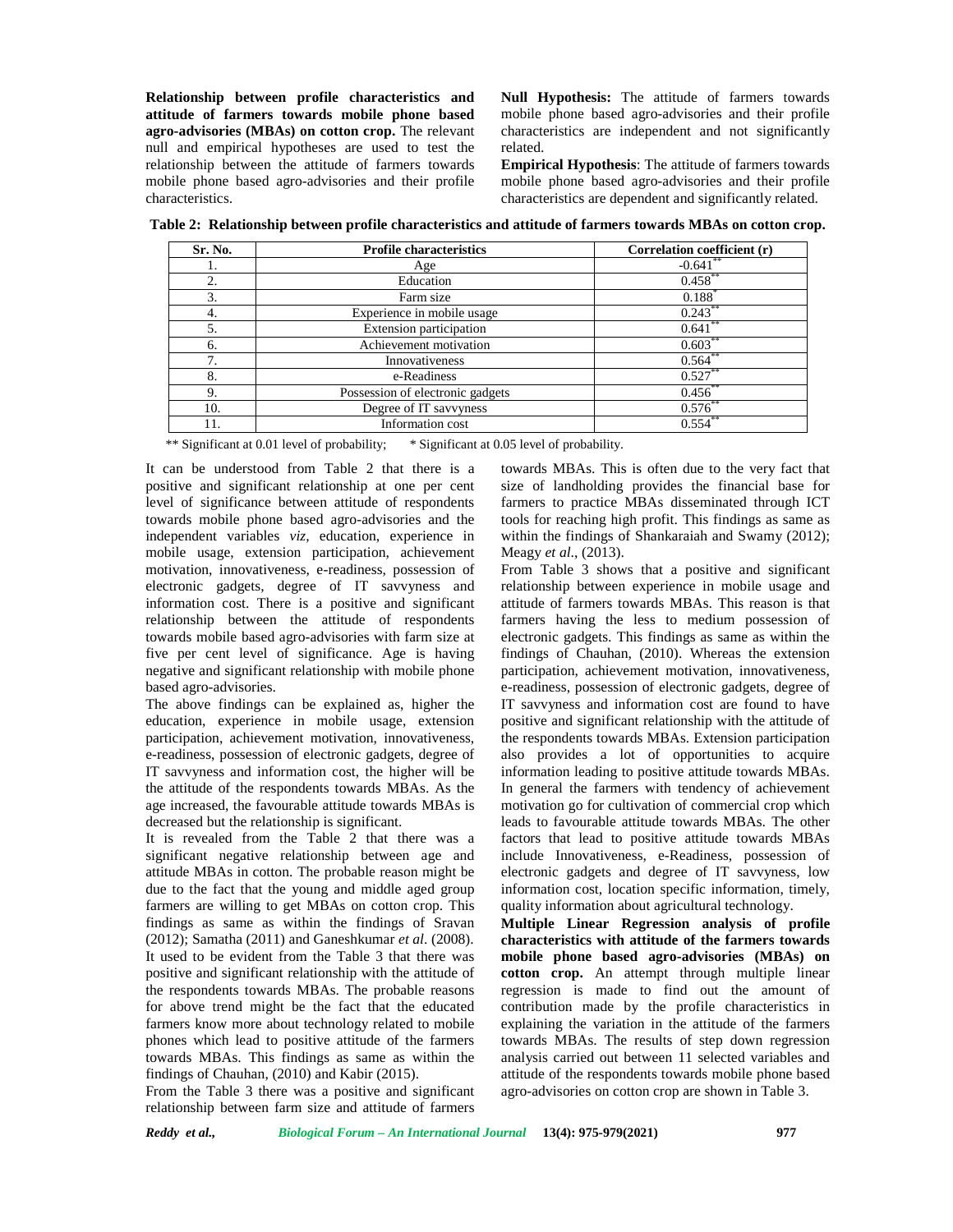| V. No. | <b>Independent variable</b>      | <b>Regression Coefficient</b><br>(b) | <b>Standard Error</b><br>(SED) | 't' Value    |
|--------|----------------------------------|--------------------------------------|--------------------------------|--------------|
| X1.    | Age                              | $-0.014$                             | 0.120                          | $0.118^{NS}$ |
| X2.    | Education                        | 0.246                                | 0.689                          | $0.357^{NS}$ |
| X3.    | Farm size                        | $-0.425$                             | 0.227                          | $1.872^{NS}$ |
| X4.    | Experience in mobile usage       | 0.365                                | 0.215                          | $1.702^{NS}$ |
| X5.    | Extension participation          | 0.175                                | 0.161                          | $1.087^{NS}$ |
| X6.    | Achievement motivation           | 0.255                                | 0.133                          | $1.919*$     |
| X7.    | <b>Innovativeness</b>            | 0.085                                | 0.133                          | $0.636^{NS}$ |
| X8.    | e-Readiness                      | 1.055                                | 0.506                          | $2.083***$   |
| X9.    | Possession of electronic gadgets | 0.658                                | 0.608                          | $1.081^{NS}$ |
| X10.   | Degree of IT savvyness           | 0.153                                | 0.161                          | $0.951^{NS}$ |
| X11.   | Information cost                 | 0.461                                | 0.088                          | $5.215***$   |

**Table 3: Multiple Linear Regression analysis of profile characteristics with attitude of the farmers towards MBAs on cotton crop**

 $R^2 = 0.755$ ; F value = 64.028

\*\*Significant at 0.01 level of probability; \*Significant at 0.05 level of probability; NS – Non Significant.

It can be seen from Table 3 that the eleven independent variables with attitude of the farmers towards MBAs taken on Multiple Linear Regression Analysis gave the  $R^2$  (Co-efficient of multiple determination) value of H 0.755. Hence, it can be inferred that independent variables put together contribute 75.50 per cent of the total variation in the attitude of the farmers towards MBAs, leaving the rest to extraneous factors. The independent variables *viz,* farm size, experience in mobile usage, extension participation, achievement motivation, e-Readiness, possession of electronic gadgets and information cost of the respondents had contributed significantly at 0.01 level of probability and the education, innovativeness, and degree of IT savvyness had contributed significantly at 0.05 per cent level of probability towards the variation in the attitude of the farmers towards MBAs.

It can be observed from Table 4 that the Step-down Multiple Linear Regression Analysis gave the  $R^2$  (Coefficient of multiple determination) value of 0.747. Hence, it can be inferred that independent variables *viz;* experience in mobile usage, achievement motivation, ereadiness and information cost put together contributed 74.70 per cent of the total variation in the attitude towards MBAs, leaving the rest to extraneous factors. The calculated 't' value for each of the partial 'b' value was presented and among them three partial 'b' values are significant at 0.01 level which related to achievement motivation, e-readiness and information cost and one partial 'b' value significant at 0.05 level which related to experience in mobile usage. According to 't' test criterion, these six variables had contributed the most for variation (75.90%) in the attitude of the respondents towards mobile phone based agro advisories on cotton crop.

**Table 4: Step-down Multiple Linear Regression analysis of profile characteristics with attitude of the respondents towards MBAs on cotton crop at 8th step.**

| V. No. | Independent variable          | <b>Regression</b><br><b>Coefficient</b><br>(b) | <b>Standard Error</b><br>(SEb) | 't' Value            |
|--------|-------------------------------|------------------------------------------------|--------------------------------|----------------------|
| X4.    | Experience in mobile usage    | 0.419                                          | 0.203                          | 2.063                |
| X6.    | <b>Achievement Motivation</b> | 0.319                                          | 0.122                          | 2.607                |
| X8.    | e-Readiness                   | 1.475                                          | 0.436                          | $3.381$ <sup>*</sup> |
| X11.   | <b>Information Cost</b>       | 0.513                                          | 0.074                          | $6.934***$           |

**R <sup>2</sup> = 0.747; F value=173.25**

\*Significant at 0.05 level of probability ; \*\*Significant at 0.01 level of probability.

## **CONCLUSION**

It can be study concluded that half of the respondents had favourable attitude towards mobile phone based agro-advisories, followed highly favourable, neutral, unfavourable and highly unfavourable attitude, respectively towards mobile phone based agro advisories. This is an indication that farmers are interested to use mobile phone based agro-advisories in cultivation cotton crop. Multiple Linear Regression analysis showed that all the independent variables independent variables with attitude of the farmers towards MBAs put together explained 75.50 per cent of the total variation in the attitude of the farmers towards MBAs, leaving the rest to extraneous factors. The independent variables *viz;* farm size, experience in mobile usage, extension participation, achievement motivation, e-Readiness, possession of electronic

*Reddy et al., Biological Forum – An International Journal* **13(4): 975-979(2021) 978**